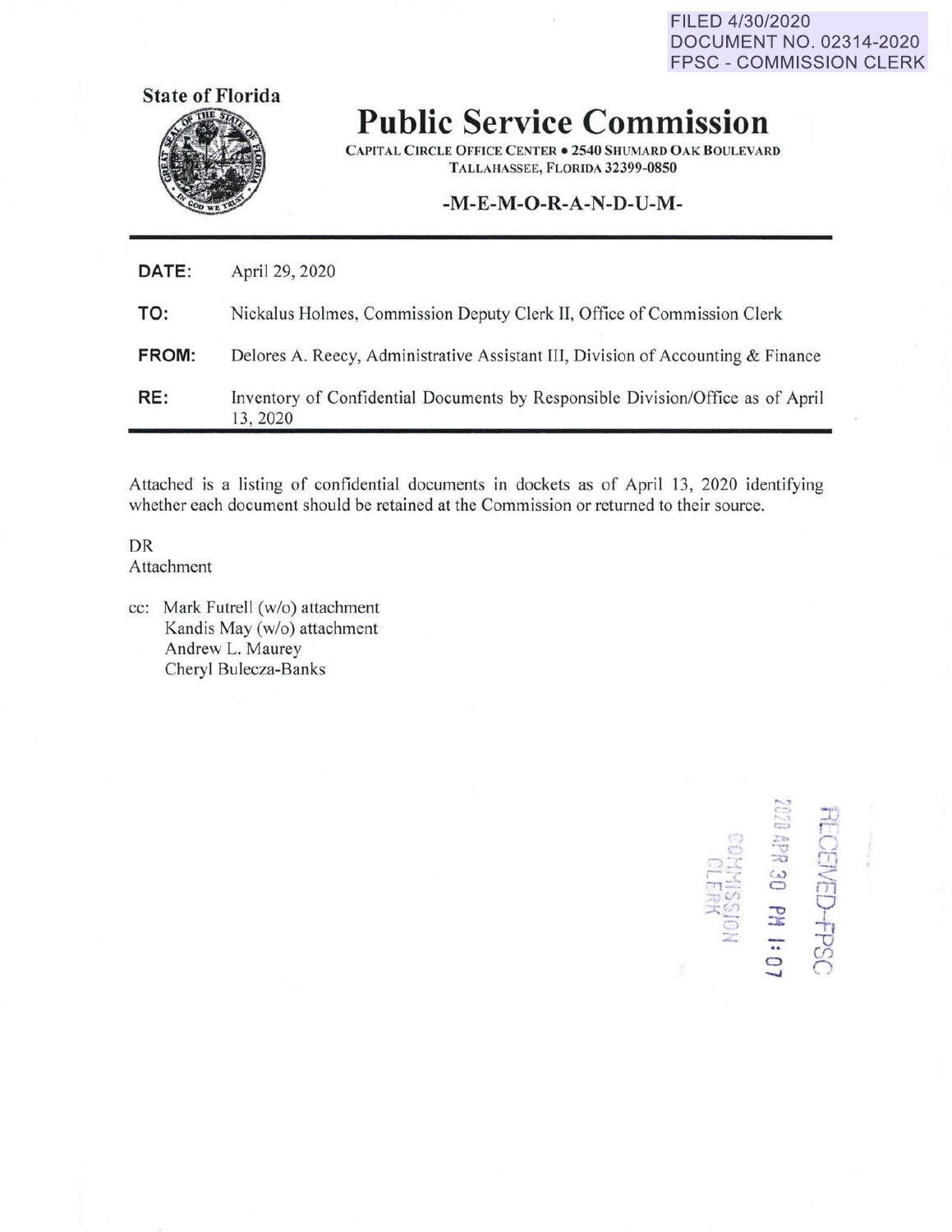## **Florida Public Service Commission**

INVENTORY OF CONFECTATION OF THE SERVE TO ANTEREST OF SECULITIES ON THE SERVENT OF SERVENT OF A SERVENT OF SERVENTION OF SERVENTION OF SERVENT OF SERVENTION OF SERVENT OF SERVENT OF SERVENT OF SERVENT OF SERVENT OF OUR SER

ch Result Total: 1 (Division/Office) -- 12 (Docket) -- 76 (Document)

|  | 1 AFD #  Docket # | Title -- Division of Accounting &<br>Finance                                                                                                                                                                                                         | l#. | Document                                   | DateFiled | Lead OPREE         | Staff/Att.              | Conf.Status StatusDate Description                     |            |                                                                                                                                                                                                                                                                                                                          | Retain Return                    |  |
|--|-------------------|------------------------------------------------------------------------------------------------------------------------------------------------------------------------------------------------------------------------------------------------------|-----|--------------------------------------------|-----------|--------------------|-------------------------|--------------------------------------------------------|------------|--------------------------------------------------------------------------------------------------------------------------------------------------------------------------------------------------------------------------------------------------------------------------------------------------------------------------|----------------------------------|--|
|  | 1 20180001-EI     | Fuel and purchased power cost<br>recovery clause with generating<br>performance incentive factor.                                                                                                                                                    |     | 1 02031-2018 03/02/2018 Harper,            |           | Adria              | Harper,<br> Adria       | Staff recom<br>order                                   |            | Duke Energy (Bernier) - (CONFIDENTIAL)<br>Certain information contained in direct<br>testimony of Jeffrey Swartz and Exh JS-1;<br>fild; awaiting 10/28/2019 Exhs CAM-2T, Sheets 2 and 3 of 3, and<br>Exh CAM-3T, Schedule A12, Sheet 9 of 9,<br>to direct testimony of Christopher A.<br>Menendez. [x-ref DN 09533-2019] | $\boldsymbol{\chi}$              |  |
|  |                   |                                                                                                                                                                                                                                                      | 12. | 06961-2018 11/02/2018 Adria                |           | Harper,            | Harper.<br><b>Adria</b> | Order<br>issued                                        | 12/21/2018 | Duke Energy (Bernier) - (CONFIDENTIAL)<br>Documents provided in response to OPC's<br>2nd set of interrogatories [(Nos. 11-14)],<br>specifically question 12.                                                                                                                                                             | $\boldsymbol{\lambda}$           |  |
|  | 2 20180162-EI     | Application for authority to issue<br>and sell securities and to receive<br>common equity contributions<br>during 12 months ending<br>December 31, 2019, pursuant to<br>Chapter 25-8, F.A.C., and Section<br>366.04, F.S., by Gulf Power<br>Company. |     | 01651-2020 03/30/2020 Hightower, Schrader, |           |                    |                         | Rea<br>staff for<br>recom                              |            | GPC (Badders) - (CONFIDENTIAL) Certain<br>forwarded to 03/30/2020 portions of documents filed as Exhs 1(m),<br>$(n)$ , $2(c)$ and $2(d)$ to consummation report.                                                                                                                                                         | $\boldsymbol{\lambda}$<br>$\sim$ |  |
|  | 3 20180165-EI     | Application for authority to issue<br>and sell securities during 12<br>months ending December 31,<br>2019, pursuant to Section 366.04,<br>F.S., and Chapter 25-8, F.A.C., by<br>Duke Energy Florida, LLC.                                            |     | 01643-2020 03/27/2020                      |           | Smith II.<br>Garv  | Schrader,<br>Kurt :     | lRea<br>forwarded to 03/27/2020<br>lstaff for<br>recom |            | Duke Energy (Bernier) - (CONFIDENTIAL)<br>Certain information contained in<br>consummation report; specifically, Exh Nos.<br>(1)-c, (1)-d, (1)-e, and (1)-f.                                                                                                                                                             | $\boldsymbol{\mathsf{x}}$        |  |
|  | 20190001-EI       | Fuel and purchased power cost<br>recovery clause with generating<br>bertormance incentive factor.                                                                                                                                                    |     | 01320-2019 03/01/2019                      |           | Higgins,<br>Devlin | Brownless.<br>Suzanne   | <b>Order</b><br>lissued                                |            | Duke Energy (Bernier) - (CONFIDENTIAL)<br>Exh A to request for confidential<br>classification regarding certain information<br>05/30/2019 contained in Exh AG-1 to direct testimony<br>of Arnold Garcia; and Exh CAM-2T, sheets<br>2 and 3, to the direct testimony of<br>Christopher A. Menendez.                       | $\boldsymbol{\lambda}$           |  |
|  |                   |                                                                                                                                                                                                                                                      |     | 2 01322-2019 03/01/2019                    |           | Higgins,<br>Devlin | Brownless.<br>Suzanne   | lOrder<br>lissued                                      | 05/30/2019 | GPC (Griffin) - (CONFIDENTIAL) Certain<br>information contained in Schedule CCA-4<br>of Exh CSB-1 to the direct testimony of C.<br>Shane Boyett dated 3/1/2019                                                                                                                                                           | $\boldsymbol{\chi}$              |  |
|  |                   |                                                                                                                                                                                                                                                      |     | 3 101324-2019 103/01/2019                  |           | Higgins,<br>Devlin | Brownless,<br>Suzanne   | Order<br>lissued                                       | 05/30/2019 | FPL (Moncada) - (CONFIDENTIAL) Certain<br>portions of Exh RBD-2 to direct testimony<br>of Renae B. Deaton: and Exh GJY-1 to<br>direct testimony of Gerard J. Yupp.                                                                                                                                                       | $\mathbf x$                      |  |
|  |                   |                                                                                                                                                                                                                                                      |     | 4 01349-2019 03/01/2019                    |           | Higgins,<br>Devlin | Brownless.<br>Suzanne   | lOrder<br>lissued                                      |            | TECO (Beaslev) - (CONFIDENTIAL)<br>05/30/2019 Highlighted Exh JCH-1 (Bates stamp page<br>12) of John Heisey for 1/18 through 12/18.                                                                                                                                                                                      | <u>х</u>                         |  |
|  |                   |                                                                                                                                                                                                                                                      |     | l01351-2019 l03/01/2019                    |           | Higgins,<br>Devlin | Brownless.<br>Suzanne   | lOrder<br>lissued                                      | 05/30/2019 | TECO (Beasley) - (CONFIDENTIAL)<br>Schedule A12, Page 2 of 2 (Bates stamp<br>page 38), of Penelope A. Rusk, for 1/18<br>through 12/18.                                                                                                                                                                                   | 一人                               |  |
|  |                   |                                                                                                                                                                                                                                                      |     |                                            |           |                    |                         |                                                        |            |                                                                                                                                                                                                                                                                                                                          |                                  |  |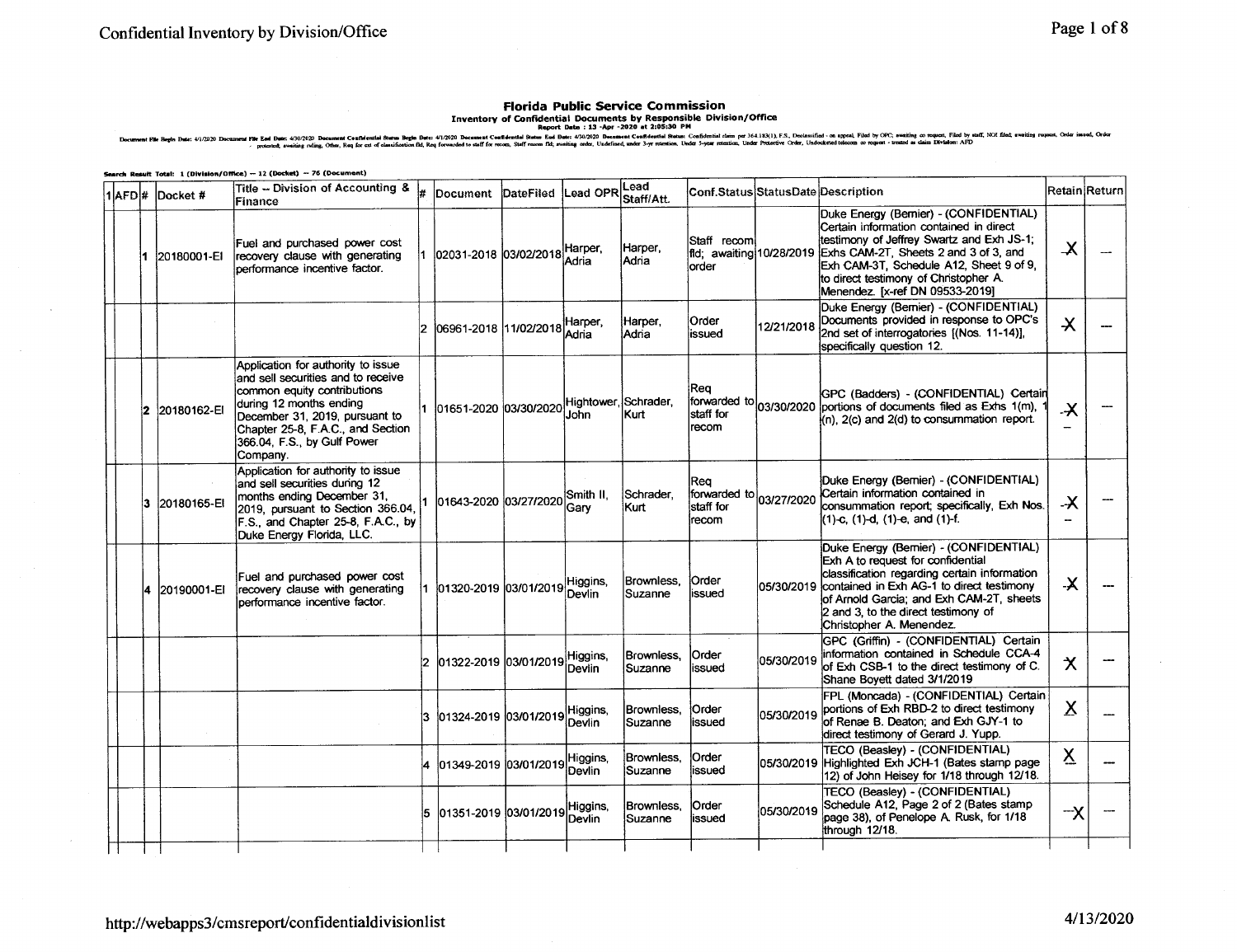|  |        | 6   | 03157-2019 03/18/2019             | Higgins,<br>Devlin        | Brownless.<br>Suzanne        | Order<br>issued         | 05/30/2019 | GPC (Griffin) - (CONFIDENTIAL) A portion<br>of the information submitted in response to<br>staff's 1st set of interrogatories (Nos. 1, 2,<br>4, and 5), business information concerning<br>bids or other contractual data.                                                 | $\overline{\mathsf{X}}$ |  |
|--|--------|-----|-----------------------------------|---------------------------|------------------------------|-------------------------|------------|----------------------------------------------------------------------------------------------------------------------------------------------------------------------------------------------------------------------------------------------------------------------------|-------------------------|--|
|  |        |     | 03165-2019 03/18/2019             | Higgins,<br>Devlin        | Brownless.<br>Suzanne        | Order<br>issued         |            | FPL (Moncada) - (CONFIDENTIAL)<br>05/30/2019 Response to staff's 1st set for<br>interrogatories (Nos. 1 and 2).                                                                                                                                                            | $\overline{\mathsf{x}}$ |  |
|  |        | la. | 03169-2019 03/18/2019             | Higgins,<br>Devlin        | Brownless,<br>Suzanne        | Order<br>issued         |            | <b>TECO (Beasley) - (CONFIDENTIAL)</b><br>05/30/2019 Answers to staff's 1st set of interrogatories<br>(Nos. 1-7).                                                                                                                                                          | $\overline{\mathsf{X}}$ |  |
|  |        | l9. | 03322-2019 03/25/2019             | Higgins,<br>Devlin        | Brownless,<br>Suzanne        | Order<br>issued         | 05/30/2019 | Duke Energy (Bernier) - (CONFIDENTIAL)<br>Information contained in response to staff's<br>1st set of interrogatories (Nos. 1-8):<br>specifically, questions 1, 3, 4, 5, and 6).                                                                                            | $\boldsymbol{\times}$   |  |
|  |        |     |                                   | Higgins,<br>Devlin        | Brownless.<br>Suzanne        | Order<br>lissued        |            | Duke Energy (Bemier) - (CONFIDENTIAL)<br>05/30/2019 Information contained in Exh JM-1T to<br>direct testimony of James McClay.                                                                                                                                             | $\overline{\mathsf{X}}$ |  |
|  |        |     | 11 03495-2019 04/03/2019 Higgins, | Devlin                    | Brownless.<br><b>Suzanne</b> | <b>Order</b><br>lissued |            | GPC (Griffin) - (CONFIDENTIAL) Certain<br>portions of hedging activity report;<br>05/30/2019 specifically, pricing terms for natural gas<br>hedging transactions with various<br>counterparties.                                                                           | -X                      |  |
|  |        |     | 12 03506-2019 04/03/2019          | Higgins,<br><b>Devlin</b> | Brownless,<br>Suzanne        | lOrder<br>lissued       | 05/30/2019 | TECO (Beasley) - (CONFIDENTIAL)<br>Highlighted portions of Exh JBC-1 of<br>witness J. Brent Caldwell (pages 12 and<br>14) to 2018 hedging activity true-up.                                                                                                                | $\overline{\mathsf{x}}$ |  |
|  |        |     |                                   | Higgins,<br>Devlin        | Brownless.<br>Suzanne        | <b>Order</b><br>issued  | 08/22/2019 | Duke Energy (Triplett) - (CONFIDENTIAL)<br>Forms 423 for 1/19, 2/19 and 3/19.                                                                                                                                                                                              | $\boldsymbol{\times}$   |  |
|  | $\sim$ |     | 14 04028-2019 04/30/2019          | Higgins,<br><b>Devlin</b> | Brownless,<br>Suzanne        | Order<br>issued         |            | TECO (Beasley) - (CONFIDENTIAL) Forms<br>08/22/2019 423-2, 2(a), and 2(b) for 12/18, 1/19, and<br>2/19.                                                                                                                                                                    | $\overline{\mathsf{X}}$ |  |
|  |        |     | 15 04035-2019 04/30/2019          | Higgins,<br>Devlin        | Brownless,<br>Suzanne        | <b>Order</b><br>lissued | 08/21/2019 | FPL (Moncada) - (CONFIDENTIAL)<br>Highlighted portions of Forms 423-1, 1(a),<br>and 1(b) for 1/19 through 3/19; Forms 423-<br>2, 2(a) and 2(b) for Plant Scherer for 12/18,<br>1/19, and 2/19, Attachment A to request for<br>confidential classification (DN 04034-2019). | 水                       |  |
|  |        |     | 16 04047-2019 05/01/2019          | Higgins,<br><b>Devlin</b> | Brownless.<br>Suzanne        | <b>Order</b><br>issued  | 08/22/2019 | GPC (Griffin) - (CONFIDENTIAL) Form 423<br>fuel report for 1/19 through 3/19.                                                                                                                                                                                              | $\boldsymbol{\chi}$     |  |
|  |        |     | 17 05279-2019 07/01/2019          | Higgins,<br>Devlin        | Brownless.<br>Suzanne        | lOrder<br>lissued       |            | Duke Energy (Bernier) - (CONFIDENTIAL)<br>Documents contained in response to OPC's<br>08/22/2019 2nd request for PODs (Nos. 26-29).<br>specifically questions 26, 27, and 29, Exh A<br>[to notice of intent (DN 05232-2019)].                                              | $\boldsymbol{\chi}$     |  |
|  |        |     | 18 06042-2019 07/26/2019          | Higgins,<br>Devlin        | Brownless.<br>Suzanne        | <b>Order</b><br>lissued | 10/24/2019 | GPC (Griffin) - (CONFIDENTIAL) Certain<br>information contained in Schedule CCE-4<br>of Exh CSB-3 to direct testimony of C.<br>Shane Bovett (DN 06036-2019).                                                                                                               | $\overline{\mathsf{X}}$ |  |
|  |        |     | 19 06046-2019 07/26/2019          | Higgins,<br>Devlin        | Brownless.<br>Suzanne        | Order<br>issued         |            | Duke Energy (Bemier) - (CONFIDENTIAL)<br>Documents contained in response to<br>10/16/2019 Citizens' 3rd request for PODs (Nos. 30-<br>33), specifically questions 30 and 33. [x-ref<br>DNs 06052-2019 and 07512-2019]                                                      | $\boldsymbol{\chi}$     |  |
|  |        |     |                                   |                           |                              |                         |            |                                                                                                                                                                                                                                                                            |                         |  |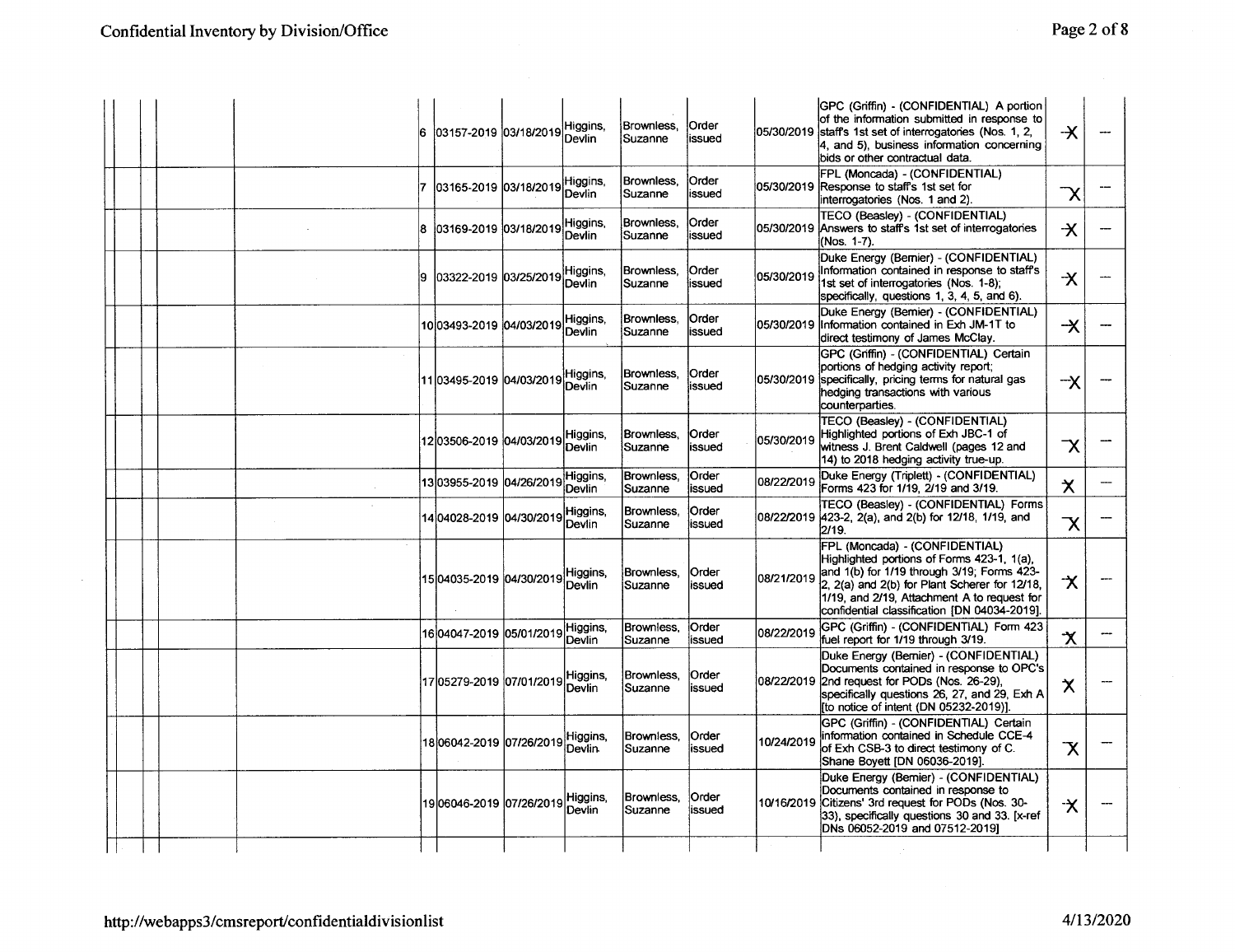|  | i20l06052-2019 l07/26/2019l       | Higgins,<br>Devlin        | Brownless.<br>Suzanne    | <b>Order</b><br>lissued | 10/16/2019 | Duke Energy (Bemier) - (CONFIDENTIAL)<br>Documents contained in corrected<br>response to Citizens' 3rd set of<br>interrogatories (Nos. 16-17); specifically,<br>question 16. [x-ref DNs 06046-2019 and<br>07512-2019]                                                                                                                         | $\boldsymbol{\lambda}$                                  |  |
|--|-----------------------------------|---------------------------|--------------------------|-------------------------|------------|-----------------------------------------------------------------------------------------------------------------------------------------------------------------------------------------------------------------------------------------------------------------------------------------------------------------------------------------------|---------------------------------------------------------|--|
|  | 2106057-2019 07/26/2019           | Higgins,<br>Devlin        | Brownless.<br>Suzanne    | Order<br>issued         | 10/22/2019 | TECO (Beasley) - (CONFIDENTIAL)<br>Certain highlighted information contained in<br>Schedule E12, (Bates stamp page 47; Exh<br>PAR-2), document 2, page 5 of 5, of direct<br>testimony of Penelope A. Rusk [DN 06033-<br>20191.                                                                                                                | ス                                                       |  |
|  | 2206193-2019 07/30/2019           | Higgins,<br><b>Devlin</b> | Brownless.<br>Suzanne    | Order<br>lissued        | 10/16/2019 | Duke Energy (Triplett) - (CONFIDENTIAL)<br>Forms 423 for 4/19, 5/19, and 6/19.                                                                                                                                                                                                                                                                | $\mathord{\hspace{1pt}\text{--}\hspace{1pt}}\mathsf{X}$ |  |
|  | 23 06224-2019 07/31/2019 Higgins, |                           | Brownless,<br>Suzanne    | Order<br>issued         |            | TECO (Beasley) - (CONFIDENTIAL)<br>10/24/2019 Highlighted forms 423-2, 2(a), and 2(b)<br>3/19 and 5/19.                                                                                                                                                                                                                                       | $\overline{\mathsf{X}}$                                 |  |
|  | 24 06227-2019 07/31/2019          | Higgins,<br>Devlin        | Brownless,<br>lSuzanne   | lOrder<br>lissued       | 10/22/2019 | GPC (Griffin) - (CONFIDENTIAL) Forms<br>423 for 4/19, 5/19, and 6/19.                                                                                                                                                                                                                                                                         | $\overline{\mathsf{X}}$                                 |  |
|  | 25 06231-2019 07/31/2019          | Higgins,<br>Devlin        | Brownless.<br>Suzanne    | <b>Order</b><br>issued  |            | FPL (Moncada) - (CONFIDENTIAL)<br>Attachment A, Forms 423-1, 1(a), and 1(b)<br>10/22/2019 for 4/19, 5/19, and 6/19; and Forms 423-2,<br>2(a), and 2(b) for Plant Scherer for 3/19,<br>4/19, and 5/19.                                                                                                                                         | $\boldsymbol{\star}$                                    |  |
|  | 26 07296-2019 08/09/2019          | Higgins,<br>Devlin        | Brownless.<br>Suzanne    | <b>Order</b><br>issued  | 10/16/2019 | Duke Energy (Bernier) - (CONFIDENTIAL)<br>Information contained in Exh JM-1P to<br>direct testimony of James McClay,<br>supplemental hedging activity report for<br>1/19 through 7/19, Exh A [to request for<br>confidential classification (DN 07294-<br>2019)]. [CLK note: See confidential DN<br>07514-2019 which replaces this document.] | $\boldsymbol{\chi}$                                     |  |
|  | 27 07334-2019 08/09/2019 Higgins, | Devlin                    | IBrownless.<br>lSuzanne. | Order<br>issued         | 10/22/2019 | GPC (Griffin) - (CONFIDENTIAL) Certain<br>portions of hedging activity report;<br>specifically, pricing terms for natural gas<br>hedging transactions between GPC and<br>various counterparties.                                                                                                                                              | $\boldsymbol{\star}$                                    |  |
|  | 28 07512-2019 08/12/2019          | Higgins,<br>Devlin        | Brownless.<br>Suzanne    | <b>Order</b><br>lissued |            | Duke Energy (Bernier) - (CONFIDENTIAL)<br>Documents contained in corrected<br>lresponse to Citizens' 3rd set of<br>10/16/2019 interrogatories (Nos. 16-17), specifically<br>question 16; and 3rd request for PODs<br>(Nos. 30-33), specifically question 30. [x-ref<br>DNs 06046-2019 and 06052-2019]                                         | ⊣X                                                      |  |
|  | 29 07514-2019 08/12/2019          | Higgins,<br>Devlin        | Brownless,<br>Suzanne    | <b>Order</b><br>lissued | 10/16/2019 | Duke Energy (Bernier) - (CONFIDENTIAL)<br>Exh JM-1P to direct testimony of James<br>McClav, supplemental hedging activity<br>report for 1/19 through 7/19.                                                                                                                                                                                    | $\boldsymbol{\mathsf{X}}$                               |  |
|  | 3008426-2019 08/26/2019           | Higgins.<br>Devlin        | Brownless,<br>Suzanne    | Order<br>issued         |            | FPL (Moncada) - (CONFIDENTIAL)<br>10/24/2019 Information provided in response to OPC's<br>1st request for [PODs] (No. 1).                                                                                                                                                                                                                     | $\boldsymbol{\mathsf{\star}}$                           |  |
|  | 31 08571-2019 09/03/2019 Higgins, | Devlin                    | Brownless,<br>Suzanne    | lOrder<br>lissued       | 10/22/2019 | GPC (Griffin) - (CONFIDENTIAL) Certain<br>information contained in Schedule CCE-4<br>of Exh CSB-5 to the direct testimony of C.<br>Shane Boyett.                                                                                                                                                                                              | $-\times$                                               |  |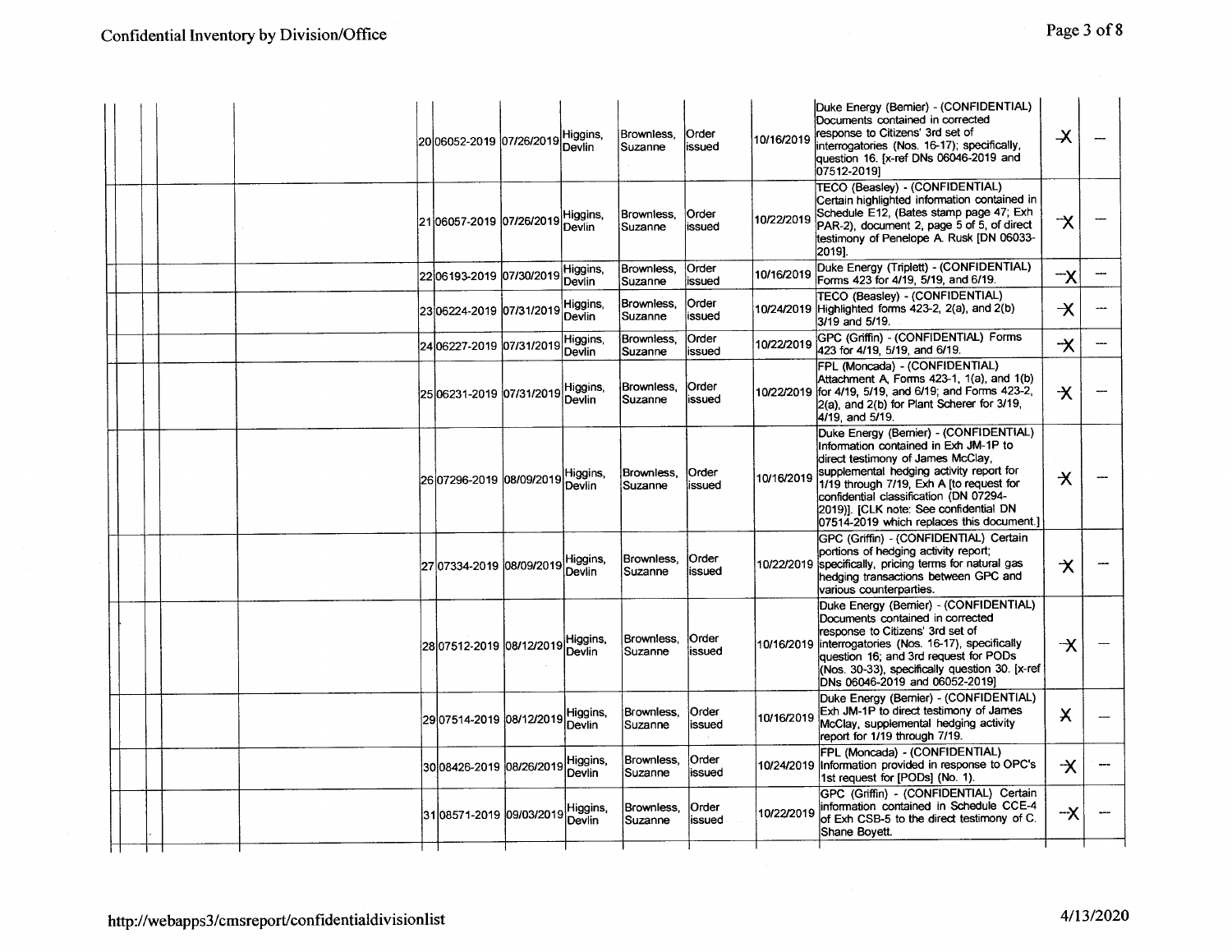| Page 4 of 8 |
|-------------|
|-------------|

|  |  | 32 08579-2019 09/03/2019             | Higgins,<br>Devlin | Brownless.<br>Suzanne | <b>Order</b><br>lissued                           |            | FPL (Moncada) - (CONFIDENTIAL) Certain<br>information contained in Schedule E12 of<br>10/24/2019 Appendix V to the testimony of Renae D.<br>Beaton, Exh A [to request for confidential<br>classification (DN 08578-2019)].                                                                                                        | $\boldsymbol{\mathsf{\star}}$   |  |
|--|--|--------------------------------------|--------------------|-----------------------|---------------------------------------------------|------------|-----------------------------------------------------------------------------------------------------------------------------------------------------------------------------------------------------------------------------------------------------------------------------------------------------------------------------------|---------------------------------|--|
|  |  | 3308602-2019 09/03/2019              | Higgins,<br>Devlin | Brownless.<br>Suzanne | <b>Order</b><br>lissued                           | 10/24/2019 | TECO (Beasley) - (CONFIDENTIAL)<br>Highlighted information contained in<br>Schedule E12 to the direct testimony of<br>Penelope A. Rusk (Bates stamp page 17).                                                                                                                                                                     | $\overline{\mathsf{X}}$         |  |
|  |  | 34 08671-2019 09/09/2019             | Higgins,<br>Devlin | Brownless,<br>Suzanne | Order<br>issued                                   | 10/16/2019 | Duke Energy (Bernier) - (CONFIDENTIAL)<br>Response to OPC's 4th set of<br>interrogatories (Nos. 18-31), specifically<br>Nos. 23 and 27.                                                                                                                                                                                           | $\boldsymbol{\times}$           |  |
|  |  |                                      | Higgins,<br>Devlin | Brownless,<br>Suzanne | <b>Order</b><br>issued                            |            | OPC (Rehwinkel) - (CONFIDENTIAL)<br>10/22/2019 Direct testimony and exhibits of Richard A.<br>Polich. [x-ref DN 09202-2019]                                                                                                                                                                                                       | $\boldsymbol{\chi}$             |  |
|  |  | 36 08889-2019  09/19/2019            | Higgins,<br>Devlin | Brownless.<br>Suzanne | Order<br>issued                                   | 10/24/2019 | FPL (Moncada) - (CONFIDENTIAL) Certain<br>information provided in response to staff's<br>6th set of interrogatories (No. 50), Exh A [to<br>request for confidential classification (DN<br>08888-2019)].                                                                                                                           | $\overline{\mathsf{X}}$         |  |
|  |  | 37 08994-2019  09/23/2019            | Higgins,<br>Devlin | Brownless.<br>Suzanne | lOrder<br>lissued                                 | 10/24/2019 | OPC (David) - (CONFIDENTIAL) Disc<br>containing objections and confidential<br>amended and supplemental responses<br>(Request No. 2) to Duke Energy's 1st set of<br>PODs (Nos. 1-6).                                                                                                                                              | $\boldsymbol{\mathsf{\lambda}}$ |  |
|  |  | 38 09061-2019 09/26/2019 Higgins,    | Devlin             | Brownless.<br>Suzanne | Order<br>issued                                   | 10/16/2019 | Duke Energy (Bernier) - (CONFIDENTIAL)<br>Information contained in rebuttal testimony<br>of Jeffrey Swartz and Exhs JS-2 through<br>JS-4. Exh A fto request for confidential<br>classification (DN 09058-2019)].                                                                                                                  | $\boldsymbol{\chi}$             |  |
|  |  | 39 09112-2019 09/30/2019 Higgins,    | Devlin             | Brownless.<br>Suzanne | <b>Order</b><br>issued                            | 10/16/2019 | TECO (Beasley) - (CONFIDENTIAL) All<br>vellow highlighted information in answer to<br>staff's 3rd set of interrogatories No. 18<br>(Bates stamp page 2).                                                                                                                                                                          | $\boldsymbol{\times}$           |  |
|  |  | 40 09202-2019  10/04/2019   Higgins, | Devlin             | Brownless,<br>Suzanne | Order<br>issued                                   | 10/22/2019 | Duke Energy (Bemier) - (CONFIDENTIAL)<br>Information contained in the direct<br>testimony of Richard A. Polich and Exhs<br>RAP-3, RAP-6, RAP-7 and RAP-8. [x-ref<br>DN 08773-20191                                                                                                                                                | $\boldsymbol{\chi}$             |  |
|  |  | 41 09342-2019 10/11/2019 Higgins,    | Devlin             | Brownless.<br>Suzanne | <b>Order</b><br>issued                            | 10/24/2019 | Duke Energy (Bernier) - (CONFIDENTIAL)<br>Information contained in OPC's response to<br>Duke Energy's 1st request for PODs (Nos.<br>$1-6$                                                                                                                                                                                         | $\star$                         |  |
|  |  | 42 09533-2019 10/23/2019 Higgins,    | Devlin             | Brownless.<br>Suzanne | Staff recom<br>fld; awaiting 10/28/2019<br>lorder |            | Duke Energy (Bernier) - (CONFIDENTIAL)<br>Revised Exh A [to request for extension of<br>confidential classification concerning<br>information contained in the direct<br>testimony and Exh JS-1 of Jeffrey Swartz:<br>and Exh CAM-2T and CAM-3T to the direct<br>testimony of Christopher A. Menendez]. [x-<br>ref DN 02031-20181 | $\boldsymbol{\lambda}$          |  |
|  |  | 43 09592-2019 10/25/2019             | Higgins,<br>Devlin | Brownless.<br>Suzanne | Staff recom<br>fid; awaiting 11/04/2019<br>lorder |            | Duke Energy (Triplett) - (CONFIDENTIAL)<br>423 Forms for 7/19, 8/19, and 11/19                                                                                                                                                                                                                                                    | $\boldsymbol{\chi}$             |  |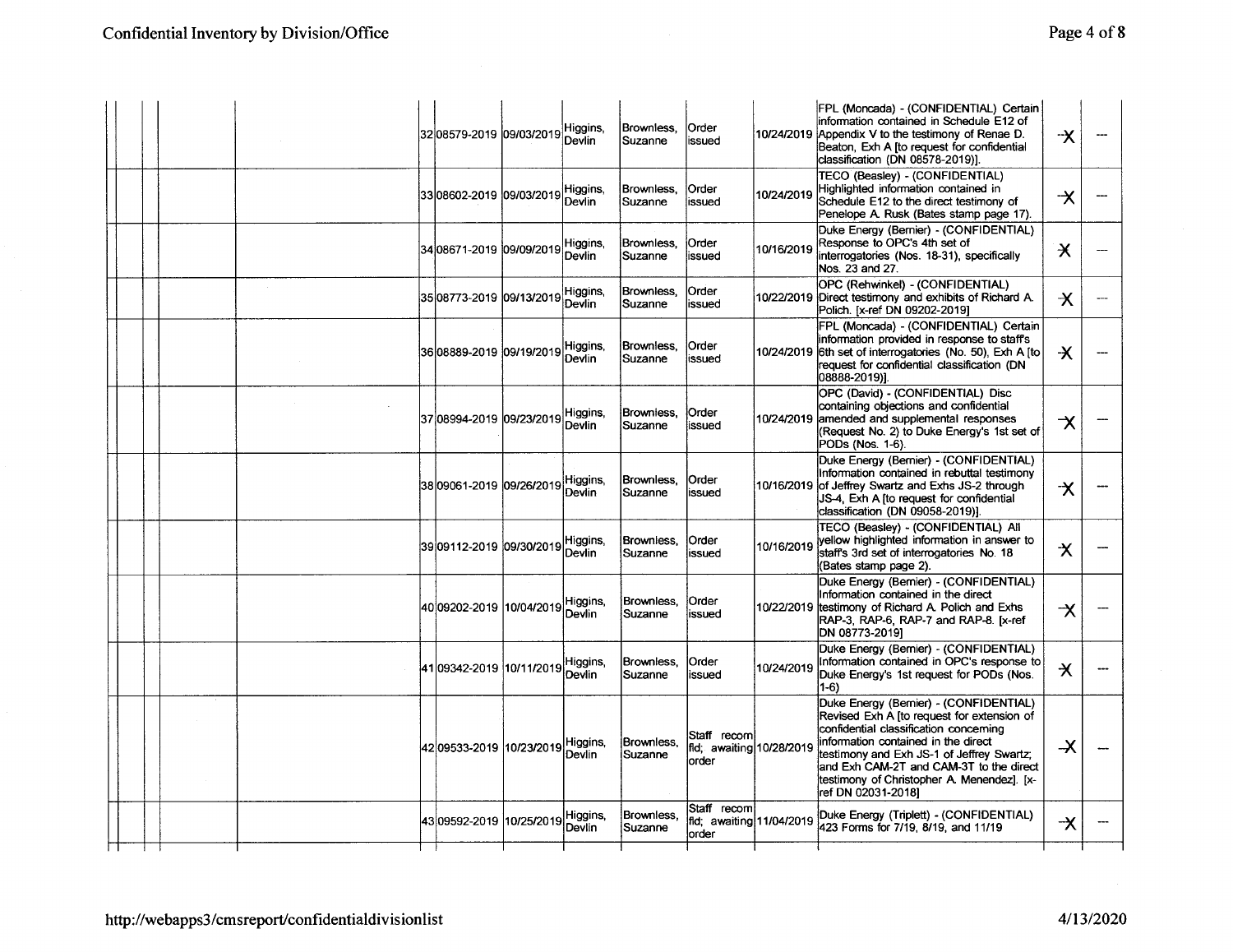|    |               |                                                                                                                                                                                                                 |     | 44 10386-2019 10/30/2019      | Higgins,<br>Devlin | Brownless.<br>Suzanne   | Staff recoml<br>fld; awaiting 11/04/2019<br>lorder   |            | TECO (Beasley) - (CONFIDENTIAL) Forms<br>423-2, 2(a), and 2(b) for 6/19 and 7/19.                                                                                                                                                                                                                                                       | $\star$                                               |  |
|----|---------------|-----------------------------------------------------------------------------------------------------------------------------------------------------------------------------------------------------------------|-----|-------------------------------|--------------------|-------------------------|------------------------------------------------------|------------|-----------------------------------------------------------------------------------------------------------------------------------------------------------------------------------------------------------------------------------------------------------------------------------------------------------------------------------------|-------------------------------------------------------|--|
|    |               |                                                                                                                                                                                                                 |     | 45 10419-2019  10/30/2019     | Higgins.<br>Devlin | Brownless.<br>Suzanne   | lStaff recoml<br>lorder                              |            | FPL (Lee) - (CONFIDENTIAL) Forms 423-1<br>fid; awaiting 11/04/2019 (a), 2, 2(a), and 2(b) for third quarter of<br>2019.                                                                                                                                                                                                                 | $\boldsymbol{\chi}$                                   |  |
|    |               |                                                                                                                                                                                                                 |     | 46 10615-2019  10/31/2019     | Higgins,<br>Devlin | Brownless.<br>Suzanne   | Staff recom<br>lorder                                |            | GPC (Griffin) - (CONFIDENTIAL) Certain<br>information submitted on Form 423 fuel<br>fld: awaiting 11/04/2019 reports for 7/19, 8/19, and 9/19; specifically,<br>pricing for coal and related transportation<br>services purchased by GPC.                                                                                               | $\overline{\mathsf{X}}$                               |  |
|    |               |                                                                                                                                                                                                                 |     | 47 11345-2019 12/17/2019      | Higgins,<br>Devlin | Brownless,<br>Suzanne   | Staff recoml<br>fld; awaiting 12/17/2019<br>order    |            | Duke Energy (Bernier) - (CONFIDENTIAL)<br>Late-filed exhibit documents provided to<br>staff regarding depositions held 8/29/19-<br>30/19; specifically, late-filed Exhs 2, 4, 5,<br>and 6, to deposition of Messrs. Swartz,<br>Toms and Salvarezza, and the contract<br>produced in response to OPC's 5th request<br>for PODs (No. 41). | $\overline{\mathsf{X}}$                               |  |
| 15 | 20190038-EI   | Petition for limited proceeding for<br>recovery of incremental storm<br>restoration costs related to<br>Hurricane Michael, by Gulf Power<br>Company.                                                            |     | 00188-2020 01/10/2020 Snyder, | Paul               | Simmons.<br>Kristen     | NOI filed:<br>awaiting<br>request                    | 01/10/2020 | FPL (Rubin) - (CONFIDENTIAL)<br>Information that will be provided in<br>response to OPC's 1st set of interrogatories<br>(Nos. 1-35) and 1st request for PODs (Nos.<br>1-22); provided on three thumb drives. [x-<br>ref DN 00737-2020]                                                                                                  | $-\mathsf{X}$<br>$\sim$                               |  |
|    |               |                                                                                                                                                                                                                 | 12. | 00737-2020 01/31/2020         | Snyder,<br>Paul    | Simmons.<br>Kristen     | Rea<br>forwarded to 01/31/2020<br>staff for<br>recom |            | GPC (Higginbotham) - (CONFIDENTIAL)<br>Information provided in response to OPC's<br>1st set of interrogatories (No. 15) and 1st<br>request for PODs (Nos. 1, 2, 6, 9-15, 18,<br>and 20); provided on three thumb drives<br>only. [x-ref DN 00188-2020]                                                                                  | $\boldsymbol{\mathsf{X}}$<br>$\overline{\phantom{a}}$ |  |
|    |               |                                                                                                                                                                                                                 | 13  | 01641-2020 03/27/2020 Snyder, | Paul               | Simmons,<br>Kristen     | Rea<br>forwarded to<br>İstaff for<br>recom           | 03/27/2020 | GPC (Higginbotham) - (CONFIDENTIAL)<br>Information provided in response to OPC's<br>2nd set of interrogatories (Nos. 47, 59, 65,<br>75, and 76) and 2nd request for PODs<br>(Nos. 23, 24, 26, 27, and 29-32).                                                                                                                           | $\boldsymbol{\mathsf{x}}$<br>$\overline{\phantom{a}}$ |  |
| 16 | 20190044-EI   | Request for confidentiality for ESR.<br>Supplemental for December 2018,<br>by Gulf Power Company.                                                                                                               |     | 00998-2019 02/15/2019         | Mouring,<br>Curtis | Harper.<br>Adria        | Order<br>issued                                      | 02/28/2019 | GPC (Griffin) - (CONFIDENTIAL) Business<br>information contained in 12/18 supplements<br>for earnings surveillance report, which are<br>being submitted to FPSC pursuant to<br>Orders PSC-96-1219-FOF-EI, PSC-01-<br>0390-TRF-EI, and PSC-14-0197-PAA-EI.                                                                               | $\boldsymbol{\times}$<br>$\overline{\phantom{m}}$     |  |
|    | 20190045-EI   | Request for confidentiality for ESR.<br>Supplemental for December 2018,<br>by Florida Power & Light<br>Company.                                                                                                 |     | 01033-2019 02/15/2019         | Mouring.<br>Curtis | Harper.<br>Adria        | Order<br>issued                                      | 02/28/2019 | FPL (Donaldson) - (CONFIDENTIAL) Exh<br>A: Certain information in 12/18 earnings<br>Isurveillance report.                                                                                                                                                                                                                               | X<br>$\sigma_{\rm eff}$                               |  |
|    | 8 20190110-EI | Petition for limited proceeding for<br>recovery of incremental storm<br>restoration costs related to<br>Hurricane Michael and approval of<br>second implementation stipulation,<br>by Duke Energy Florida, LLC. |     | 01542-2020 03/20/2020 Snyder, | lPaul              | Dziechciarz,<br>Rachael | Rea<br>forwarded to 03/20/2020<br>staff for<br>recom |            | Duke Energy (Hernandez) -<br>(CONFIDENTIAL) Response to request<br>nos. 19, 24a, 24b, 24c and 25 of OPC's<br>corrected 3rd request for PODs (19-27).                                                                                                                                                                                    | .X<br>u.                                              |  |
| 9  | 20190114-WU   | Application for staff-assisted rate<br>case in Alachua County, and                                                                                                                                              |     | l04598-2019 l05/29/2019       | Bruce,             | DuVal,                  | Rea<br>forwarded to                                  | 05/29/2019 | Gator Waterworks; Merritt Island (Rendell)<br>(CONFIDENTIAL) Shareholder's personal<br>financial records required for consideration                                                                                                                                                                                                     |                                                       |  |

 $\sim$ 

 $\lambda$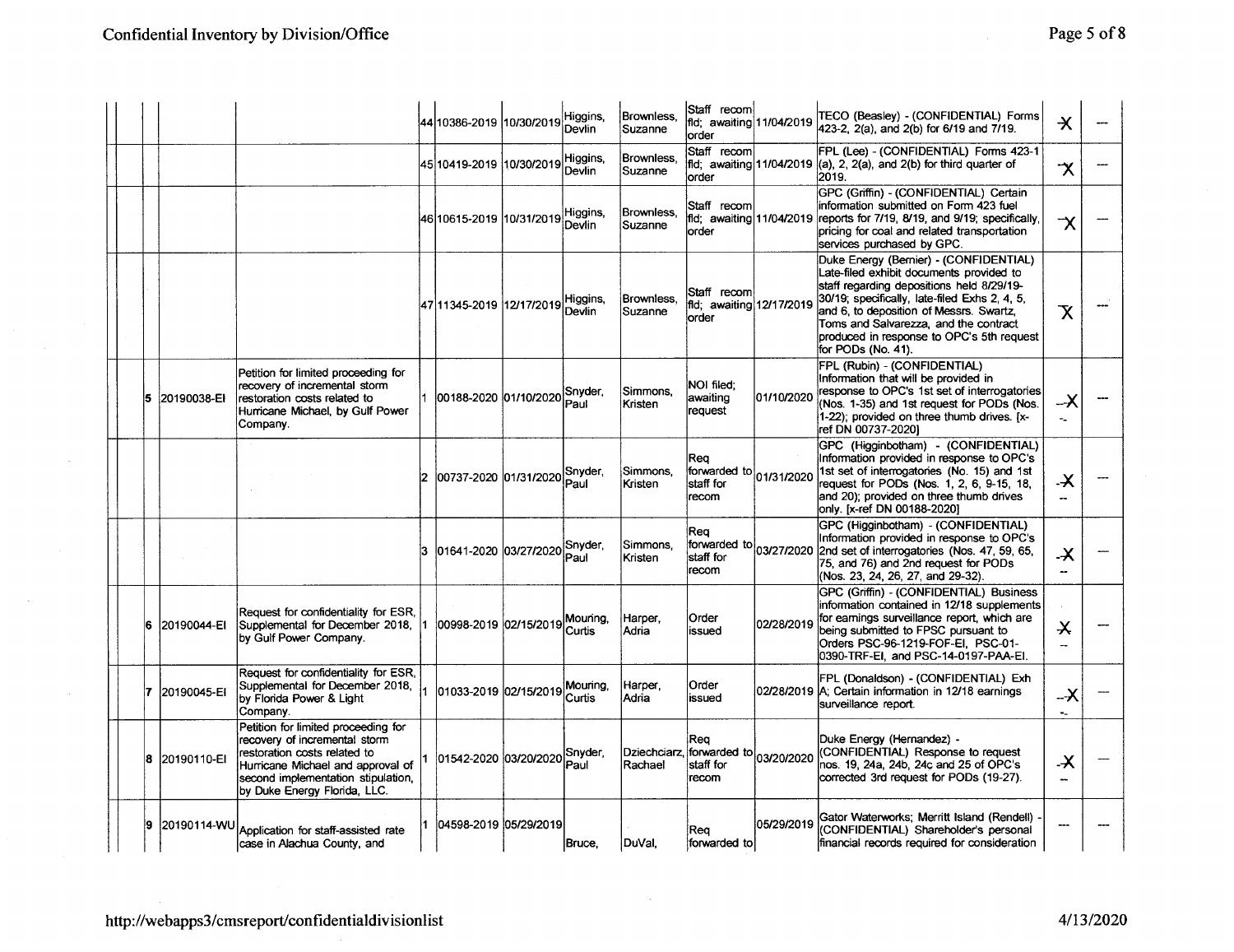$\sim$   $\alpha$ 

|                | request for interim rate increase by<br>Gator Waterworks, Inc.                                                                                                                                                                                                   |              |                                | Sonica              | Margo                                | staff for<br>recom                                                 |                          | of a corporate guarantee; specifically, the<br>personal financial statement of the owner of<br>Gator Waterworks and Merritt Island.                                                                                                                                        |                                  |  |
|----------------|------------------------------------------------------------------------------------------------------------------------------------------------------------------------------------------------------------------------------------------------------------------|--------------|--------------------------------|---------------------|--------------------------------------|--------------------------------------------------------------------|--------------------------|----------------------------------------------------------------------------------------------------------------------------------------------------------------------------------------------------------------------------------------------------------------------------|----------------------------------|--|
| 10 20190116-SU | Application for staff-assisted rate<br>case in Brevard County, and<br>request for interim rate increase by<br>Merritt Island Utility Company.                                                                                                                    |              | 04598-2019 05/29/2019 Brown,   | Todd                | Rachael                              | Req<br>Dziechciarz, forwarded to 05/29/2019<br>lstaff for<br>recom |                          | Gator Waterworks; Merritt Island (Rendell)<br>(CONFIDENTIAL) Shareholder's personal<br>financial records required for consideration<br>of a corporate quarantee; specifically, the<br>personal financial statement of the owner of<br>Gator Waterworks and Merritt Island. | –X<br>$\mathcal{L}_{\mathbf{m}}$ |  |
| 11 20190156-EI | Petition for a limited proceeding to<br>recover incremental storm<br>restoration costs, capital costs,<br>revenue reduction for permanently<br>lost customers, and regulatory<br>assets related to Hurricane<br>Michael, by Florida Public Utilities<br>Company. |              | 10777-2019 11/05/2019 Andrews, |                     | Dziechciarz Order<br><b>IRachael</b> | issued                                                             | 12/06/2019               | FPUC (Keating) - (CONFIDENTIAL) Certain<br>material contained in the attachment to<br>response to OPC's 4th set of interrogatories<br>(Nos. 67-95); specifically, No. 95.                                                                                                  | X                                |  |
|                |                                                                                                                                                                                                                                                                  | $\mathbf{2}$ | 00652-2020 01/29/2020 Andrews, |                     | Dziechciarz Order<br>Rachael         | issued                                                             | 02/24/2020               | FPUC (Keating) - (CONFIDENTIAL)<br>Certain documents provided in<br>supplemental response to prior responses<br>to OPC's 1st requests for PODs (Nos. 1-<br>15), information regarding rates and terms<br>in contracts with vendors: provided on CD<br>loniv.               | $\boldsymbol{\mathsf{X}}$        |  |
|                |                                                                                                                                                                                                                                                                  |              | 01402-2020 03/13/2020          | Andrews,<br>Matthew | <b>Rachael</b>                       | Rea<br>Dziechciarz, forwarded to 03/13/2020<br>staff for<br>recom  |                          | FPUC (Keating) - (CONFIDENTIAL)<br>Certain material in response to OPC's 4th<br>request for PODs and 7th set of<br>interrogatories.                                                                                                                                        | ----<br>$\times$                 |  |
| 12 20200001-EI | Fuel and purchased power cost<br>recovery clause with generating<br>performance incentive factor.                                                                                                                                                                |              | 00223-2020 01/13/2020 Higgins, |                     | Brownless.<br>Suzanne                | Rea<br>forwarded to 01/30/2020<br>lstaff for<br>recom              |                          | Duke Energy (Bernier) - (CONFIDENTIAL)<br>Exh A Ito notice of intent to request<br>confidential classification], information<br>contained in 8/29/19 and 8/30/19, late-filed<br>exhibits to deposition of Messrs. Swartz,<br>Toms, and Salvarezza.                         | $\boldsymbol{\times}$            |  |
|                |                                                                                                                                                                                                                                                                  |              | 00571-2020 01/27/2020 Higgins, |                     | Brownless,<br>Suzanne                | Staff recom<br>fld; awaiting 02/17/2020<br>lorder                  |                          | Duke Energy (Bernier) - (CONFIDENTIAL)<br>Information provided in response to OPC's<br>4th request [for] PODs (Nos. 34-39), Exh A<br>to notice of intent to request confidential<br>classification [00569-2020].                                                           | $-\times$                        |  |
|                |                                                                                                                                                                                                                                                                  | 3.           | 00679-2020 01/30/2020          | Higgins,<br>Devlin  | Brownless,<br><b>Suzanne</b>         | Staff recoml<br>fld; awaiting 02/03/2020<br>lorder                 |                          | Duke Energy (Triplett) - (CONFIDENTIAL)<br>Forms 423 for 10/19 through 12/19.                                                                                                                                                                                              | $\rightarrow$                    |  |
|                |                                                                                                                                                                                                                                                                  |              | 00718-2020 01/31/2020          | Higgins,<br>Devlin  | Brownless,<br><b>Suzanne</b>         | Staff recom<br>fld; awaiting 02/03/2020<br>order                   |                          | FPL (Lee) - (CONFIDENTIAL) Attachment<br>A. Form 423-1(a) for 10/19 and 11/19;<br>Forms 423-2, 2(a) and 2(b) for Plant<br>Scherer for 9/19 through 12/12.                                                                                                                  | $\neg\mathsf{x}$                 |  |
|                |                                                                                                                                                                                                                                                                  |              | 00730-2020 01/31/2020          | Higgins,<br>Devlin  | Brownless,<br>Suzanne                | Staff recom<br>lorder                                              | fld; awaiting 02/03/2020 | GPC (Griffin) - (CONFIDENTIAL) Forms<br>423 fuel reports for 10/19 through 12/19;<br>specifically, information consisting or<br>pricing for coal and related transportation<br>services purchased.                                                                         | χ                                |  |
|                |                                                                                                                                                                                                                                                                  | 16.          | 00734-2020 01/31/2020          | Higgins,<br>Devlin  | Brownless,<br>Suzanne                | Staff recom<br>order                                               | fld; awaiting 02/03/2020 | TECO (Beasley) - (CONFIDENTIAL) Forms<br>423-2, 2(a), and 2(b) for 11/19.                                                                                                                                                                                                  | $\overline{\mathsf{X}}$          |  |
|                |                                                                                                                                                                                                                                                                  |              |                                |                     |                                      |                                                                    |                          | TRANSCRIPT (CONFIDENTIAL) - Volume                                                                                                                                                                                                                                         |                                  |  |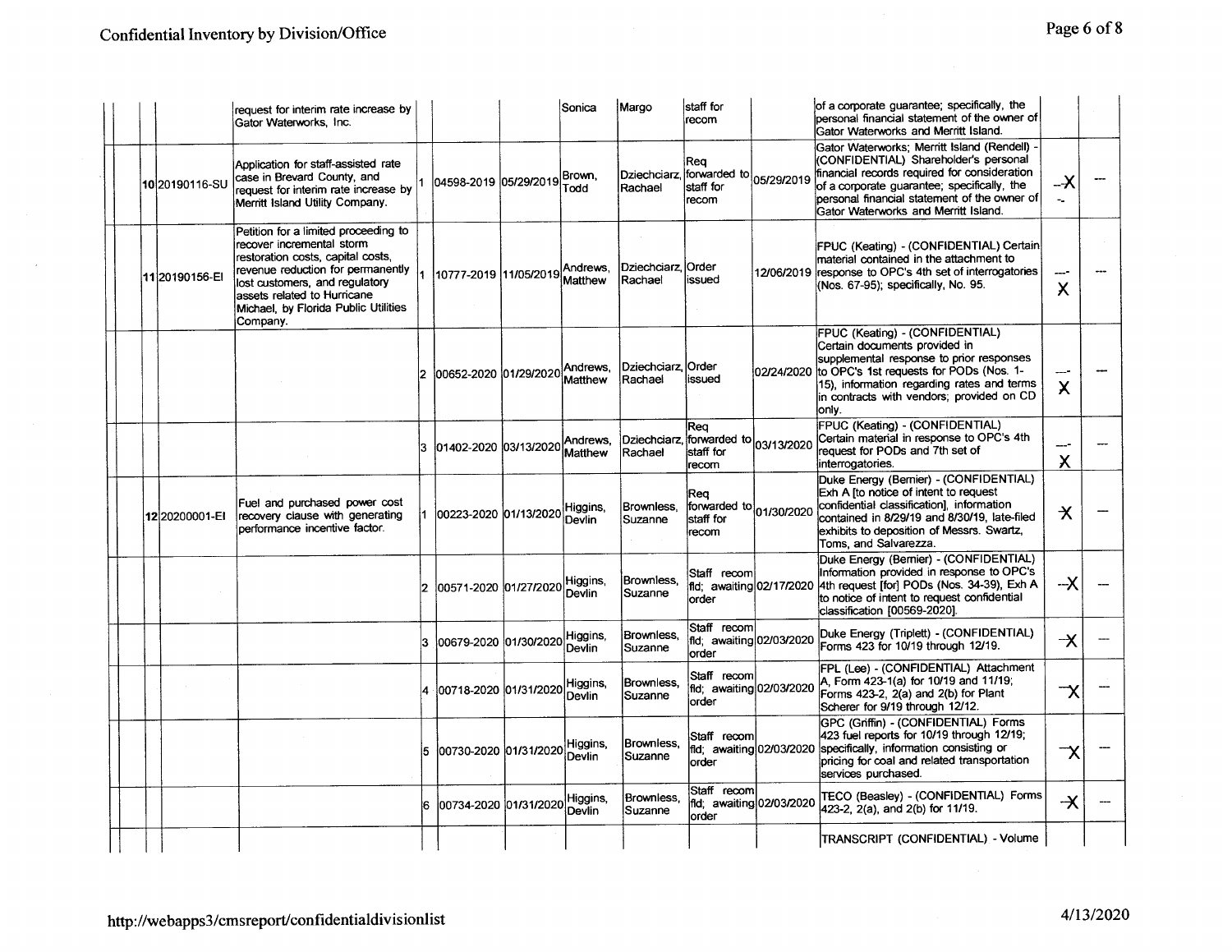|  |  |     | 00962-2020 02/18/2020          | Higgins,<br>Devlin | Brownless.<br>Suzanne | Staff recoml<br>fld: awaiting 03/12/2020<br>lorder  | 1, pages 1 to 156, of 2/4/20 final hearing<br>held at DOAH before The Honorable<br>Lawrence P. Stevenson [Case No. 19-<br>006022]. [x-ref DNs 00963-2020, 00964-<br> 2020, 00967-2020, 00968-2020, 00969-<br>2020, 00970-2020, 00971-2020, 00972-<br>2020, 00973-2020, 00974-2020, 00975-<br>2020, 00976-2020, 00977-2020, 00978-<br>2020.00979-2020.00981-2020.00982-<br>2020, 00983-2020)                                                        | $\overline{\mathsf{X}}$ |  |
|--|--|-----|--------------------------------|--------------------|-----------------------|-----------------------------------------------------|----------------------------------------------------------------------------------------------------------------------------------------------------------------------------------------------------------------------------------------------------------------------------------------------------------------------------------------------------------------------------------------------------------------------------------------------------|-------------------------|--|
|  |  | 18  | 00963-2020 02/18/2020 Higgins, |                    | Brownless.<br>Suzanne | NOI filed:<br>awaiting<br>request                   | TRANSCRIPT (CONFIDENTIAL) - Volume<br>2, pages 157 to 290, of 2/4/20 final hearing<br>held at DOAH before The Honorable<br>Lawrence P. Stevenson [Case No. 19-<br>0060221. [x-ref DNs 00962-2020, 00964-<br>02/18/2020 2020, 00967-2020, 00968-2020, 00969-<br>2020, 00970-2020, 00971-2020, 00972-<br>2020, 00973-2020, 00974-2020, 00975-<br> 2020.00976-2020.00977-2020.00978-<br>2020, 00979-2020, 00981-2020, 00982-<br>2020, 00983-2020)     | $\boldsymbol{\times}$   |  |
|  |  | I9. | 00964-2020 02/18/2020          | Higgins,<br>Devlin | Brownless.<br>Suzanne | <b>NOI filed:</b><br>awaiting<br>request            | TRANSCRIPT (CONFIDENTIAL) - Volume<br>3, pages 291 to 427, of 2/5/20 final hearing<br>held at DOAH before The Honorable<br>Lawrence P. Stevenson [Case No. 19-<br>006022]. [x-ref DNs 00962-2020, 00963-<br>02/18/2020 2020, 00967-2020, 00968-2020, 00969-<br>2020, 00970-2020, 00971-2020, 00972-<br> 2020, 00973-2020, 00974-2020, 00975-<br>2020, 00976-2020, 00977-2020, 00978-<br> 2020, 00979-2020, 00981-2020, 00982-<br>2020, 00983-2020] | X                       |  |
|  |  |     | 1001195-2020 03/02/2020        | Higgins,<br>Devlin | Brownless,<br>Suzanne | Staff recom<br>fld; awaiting 03/03/2020<br>lorder   | GPC (Badders) - (CONFIDENTIAL)<br>Schedule CCA-4 of Exh RLH-1 to the direct<br>testimony of Richard L. Hume dated 2/2/20.<br><b>IExh A to request for confidential</b><br>classification, DN 01193-2020)                                                                                                                                                                                                                                           | –X                      |  |
|  |  |     | 1101197-2020 03/02/2020        | Higgins,<br>Devlin | Brownless.<br>Suzanne | Staff recomi<br>fld; awaiting 03/03/2020<br>lorder  | FPL (Moncada) - (CONFIDENTIAL) Certain<br>information provided in exhs to the<br>prepared direct testimony of FPL witnesses<br>Renae B. Deaton (Exh RBD-2) and Gerald<br>J. Yupp (GJY-1). [Exh A to request for<br>confidential classification, DN 01196-2020]                                                                                                                                                                                     | $\boldsymbol \gamma$    |  |
|  |  |     | 1201224-2020 03/02/2020        | Higgins,<br>Devlin | Brownless.<br>Suzanne | lStaff recoml<br>fld; awaiting 03/03/2020<br>lorder | TECO (Means) - (CONFIDENTIAL)<br>Highlighted information contained in<br>Penelope Rusk's Schedule A12, Page 2 of<br>2 (Bates Stamp page 38) for the period<br>1/19-12/19.                                                                                                                                                                                                                                                                          | $\mathcal{X}$           |  |
|  |  |     | 13 01227-2020  03/02/2020      | Higgins,<br>Devlin | Brownless.<br>Suzanne | Staff recom<br>lorder                               | TECO (Beasley) - (CONFIDENTIAL)<br>Highlighted information contained in the<br>fld; awaiting 03/03/2020 Exh [JCH-1] of witness John C. Heisey<br>(Bates Stamp page 11) for the period of<br>1/19-12/19.                                                                                                                                                                                                                                            | $\star$                 |  |
|  |  |     | 14 01856-2020 04/03/2020       | Higgins,<br>Devlin | Brownless.<br>Suzanne | Rea<br>forwarded to 04/03/2020<br>staff for         | GPC (Badders) - (CONFIDENTIAL)<br>Highlighted portions of 8/19 through 12/19<br>hedging activity report. [CLK note: See DN                                                                                                                                                                                                                                                                                                                         | ่า∕                     |  |

 $\ddot{\phantom{1}}$